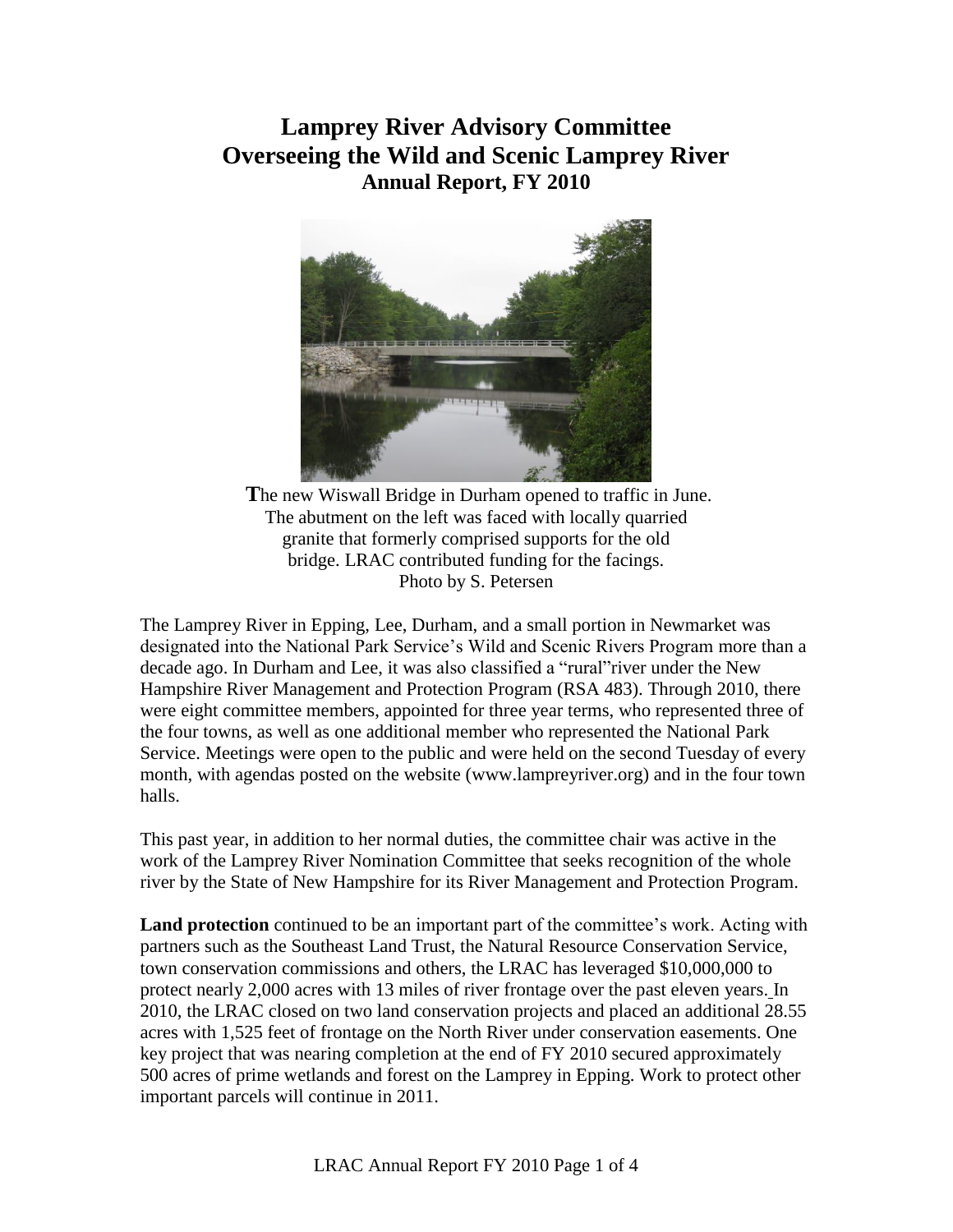The **recreation** sub-committee lost its chair in 2009, but plans for a canoe launch on land donated to the town of Lee by the LRAC were completed and work is expected to begin in 2011. Several exploratory walks for families were a part of the recreational offerings this year.



High school students explored a beautiful vernal pool in Newmarket, finding fun and adventure along with wood frog egg masses and young salamanders. Photo by S. Petersen

The **outreach and education** subcommittee**,** chaired by Sharon Meeker, provided an important part of the LRAC's program to assist the public and schools in learning more about the river. The education and outreach specialist worked with Newmarket High School to explore and document two vernal pools and conducted a summer dragonfly program for children and their families. She wrote several articles for outreach purposes that were also published in the local press. In 2011, she will be working on updating the website and continuing her work planning outreach programs.

In support of outreach and education, the LRAC again funded four small grants. The projects included planning and developing a system of low impact trails throughout the town of Deerfield, creating a tool lending library for removal of invasive plants, educational programming to build rain barrels and sign a low nitrogen pledge, and creating a web-based map of historic mills that helps viewers bring history to life. The LRAC and several partners sponsored a road salt conference that brought together various stakeholders to discuss the effects of over-salting roads and how salt application could be reduced. A DVD of the conference was funded by the LRAC and made available to the towns. The "Lamprey River Curriculum" and "Lamprey Through Time" video (now in DVD format) were available free of charge to teachers and both could be viewed on the website.

Sharing the historical significance of the river was undertaken by the LRAC's **history and archaeology** sub-committee**,** chaired by Richard Lord. As it has since 1999, the LRAC worked with the Town of Durham to create a park at the Wiswall mill and dam site. Several members of the LRAC assisted the newly formed Wiswall Historic Interpretive Committee (WHIC) in its advisory capacity to extend the historic district at the Wiswall site and plan informational kiosk panels for the park. The LRAC funded the facing of one side of an abutment for the new Wiswall Bridge to increase the historical and aesthetic value of the bridge and river as seen from John Hatch Memorial Park.

The first two programs of the three part series on "A Sense of Time and Place along the Lamprey" were presented. The first, featuring a Native American storyteller and dinner,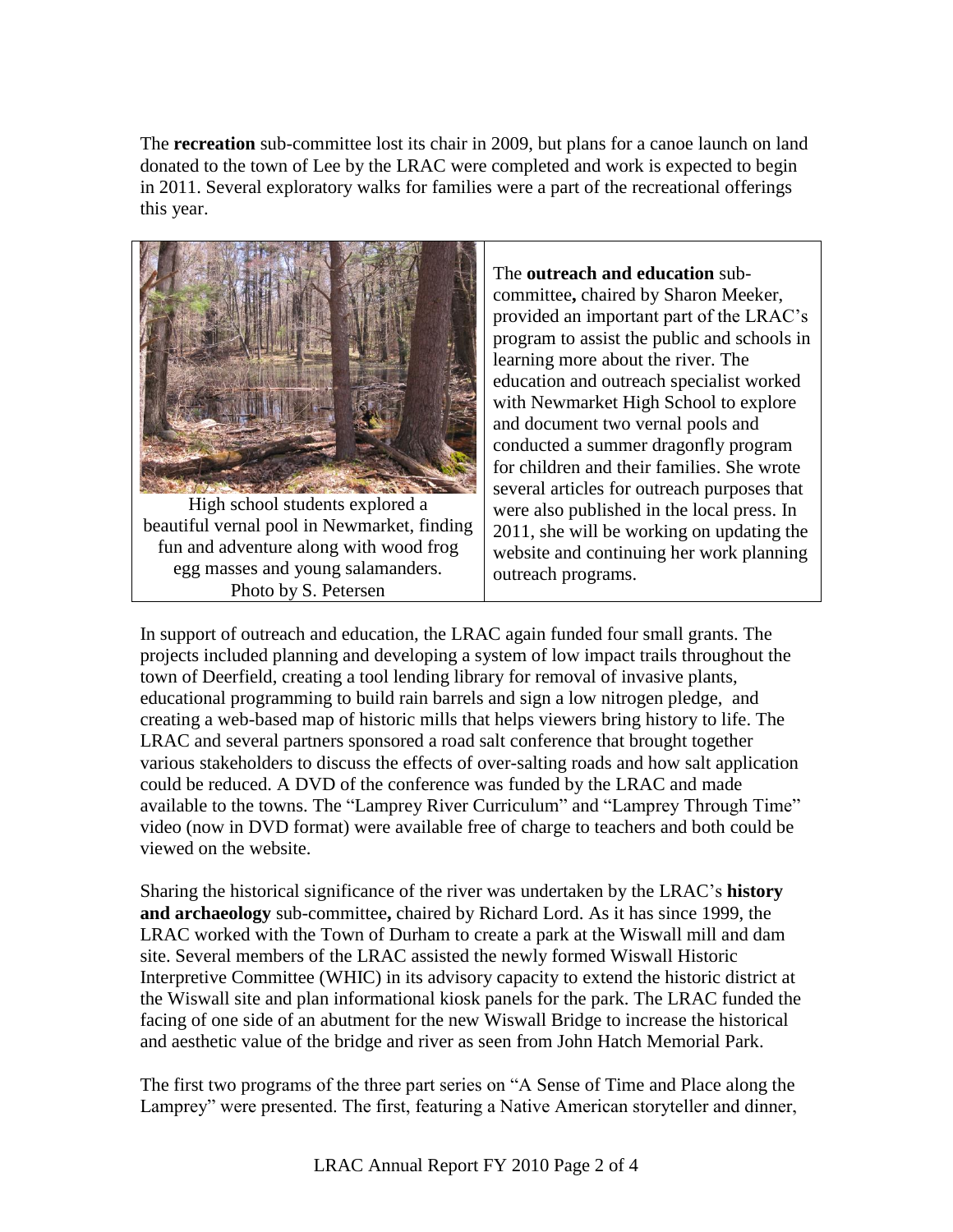took place in Lee in January and was well attended by people of all ages. The second, featuring a video and historical walking tour of historical mills led by two small grant winners from 2009, took place in September and attracted a diverse audience. The third, focusing on current issues pertaining to the river, is being planned for winter. In addition, the LRAC offered administrative support to efforts by the Town of Lee to save and nominate a prominent but neglected house at Wadleigh Falls to the NH Register of Historic Places.

The **ecology and wildlife** sub-committee**,** chaired by Kitty Miller**,** funded two studies to update and/or augment previous wildlife work. The fish survey documented what fish occur where in the river and its tributaries. The fresh water mussel survey documented mussel populations along the river, paying special attention to sites where the endangered brook floater mussel has historically occurred. To combat the ecological menace presented by invasive knotweed, the LRAC continued to be a pro-active force for a regional, best-practice response.

The **water quality and quantity** sub-committee, chaired by Jim Hewitt, continued its important work monitoring the quantity and quality of the waters of the Lamprey. Municipal withdrawals of water and nitrogen reduction issues will be important topics in 2011. Sponsored in part by the LRAC, Michelle Daley of the University of New Hampshire's Lamprey River Observatory continued her work to monitor and conduct water quality research projects in 2010.

Utilizing the Wildlife Action Plan and the Coastal Conservation Plan to augment the updated LRAC management plan land protection priorities, the committee will continue to be a strong presence in multiple, on-going efforts to protect and conserve land along the Lamprey River. The LRAC plans to fund small grants again in 2011. Partnering with the Lamprey River Watershed Association and others, the LRAC will continue to support knotweed eradication efforts, volunteer water quality monitoring, and outreach efforts. Recent scientific investigations show that nitrogen loading (coming mainly from run-off from the land and failed septic systems) are problems for the river and the Great Bay Estuary. The LRAC plans to continue to promote a watershed approach to those problems in addition to more intensive outreach to the four towns represented in the Wild and Scenic portion of the river.

## 2010 LRAC members included:

At-large: Brian Giles Durham: Bill Hall, Jim Hewitt, Richard Kelley, Dick Lord Epping: n/a Lee: Sharon Meeker, Kitty Miller Newmarket: Sara Callaghan

Specialists: Laurel Cox, land conservation David Viale, land conservation